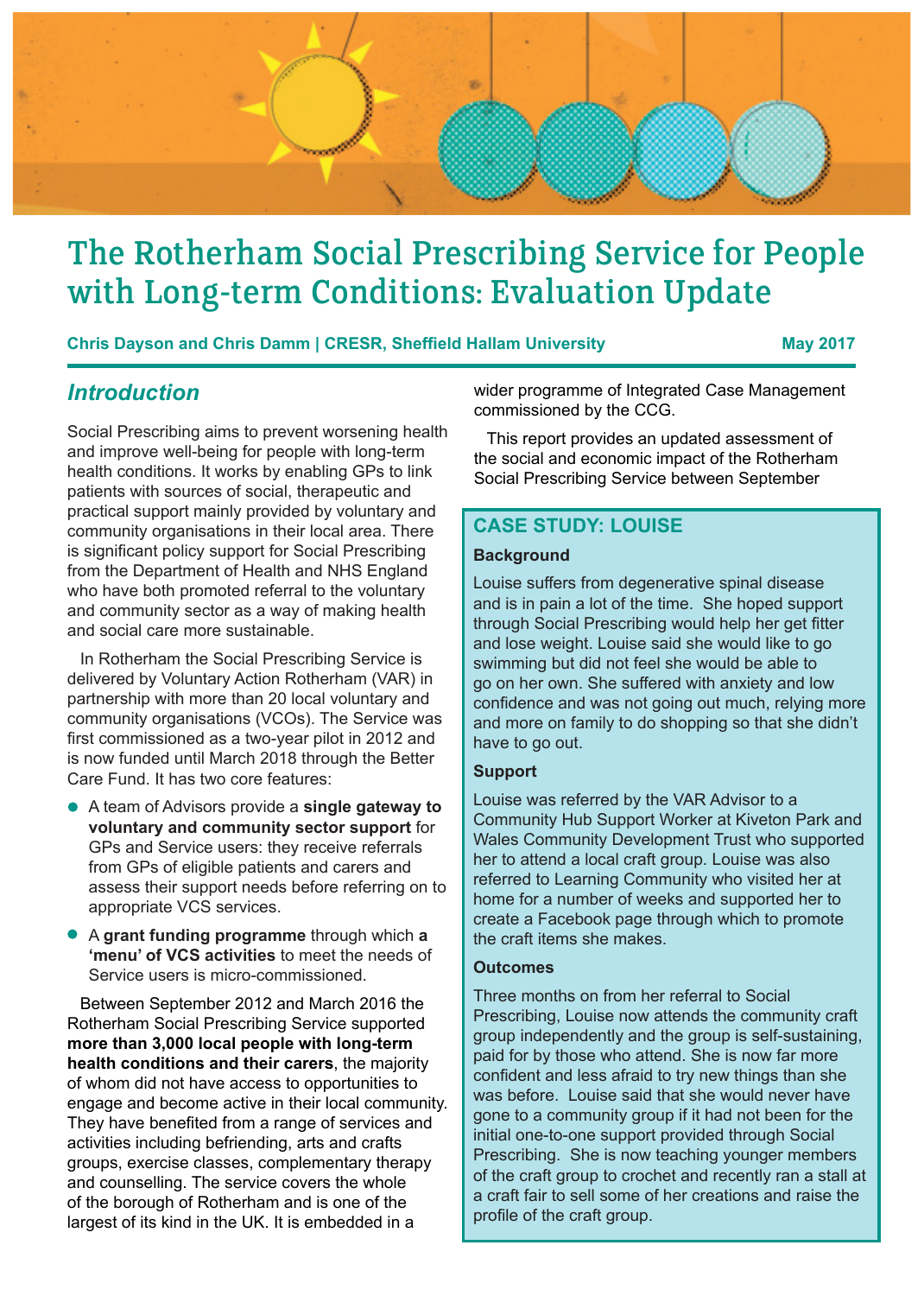2012 and March 2016.<sup>1</sup> In parallel, the Evaluation has produced a thematic report that explores the impact of the Service from the perspective of GPs.

### *Impact on health services*

One of the primary goals of the Social Prescribing Service is to reduce the number of costly secondary care interventions amongst a group of patients with long-term health conditions identified as most likely to access secondary care in the near future.<sup>2</sup> To assess progress against this the evaluation uses patient-level Hospital Episode Statistics (HES) to monitor service users' access to secondary care, comparing non-elective inpatient admissions and Accident and Emergency attendances for the 12 months prior to and following their referral to Social Prescribing.

Our analysis has consistently identified

**reductions in service users' use of secondary care** after they had been referred to Social Prescribing: for people who engaged with the service in 2012/13 and 2013/14 non-elective inpatient spells reduced



by 11 per cent and Accident and Emergency attendances reduced by 17 per cent.<sup>34</sup> This trend continued for the people referred to the service in 2014/15, albeit at a slightly reduce rate, with nonelective inpatient spells falling by six per cent and Accident and Emergency attendances falling by 13 per cent.

There are a number of important factors associated with these reductions in secondary use:



**Age**: older people (aged 80 and over) saw an overall increase in the number of non-elective inpatient spells and Accident and Emergency attendances.

**Secondary care use**: people who had been the highest users of secondary care (three or more instances in the last 12 months) saw the largest reductions. For this group non-elective inpatient spells reduced by 46 per cent and Accident and Emergency attendances reduced by 42 per cent.

**Well-being**: people whose well-being improved saw an overall reduction in the number of non-elective inpatient spells and Accident and Emergency attendances. In contrast, for people whose well-being got worse these incidences increased.

## *Impact on service user well-being*

Another important goal of the Social Prescribing Service is to improve the well-being of people with long-term health conditions who engage with the service. Throughout the evaluation we have consistently identified **large improvements in the well-being of service users** following their engagement with the service. Between September 2012 and 2014, 82 per cent of service users experienced positive change in at least one outcome area, improvements were recorded for each measure and initially low-scoring patients made most progress. Progress has consistently been most pronounced in the following outcomes:

- Work, volunteering and social groups
- Money
- Feeling positive

This trend continued in 2014/15, an increase in the average score for each outcome and a reduction in the number of low scoring outcomes across the board.

#### **Figure 1 | Overview of outcome change (2014/15)**



<sup>&</sup>lt;sup>1</sup> All new analysis in this report is based on data from patients who first engaged with the service between April 2014 and July 2015. 2 Patients are identified using a 'risk stratification' tool.

<sup>3</sup> Dayson, C., Bashir, N., Bennett, E. and Sanderson, E. (2016) *The Rotherham Social Prescribing Service for People with Long-Term Health Conditions: Annual Report*. Sheffield: CRESR, Sheffield Hallam University.

<sup>4</sup> Bashir, N. and Dayson, C. (2014) *The social and economic impact of the Rotherham Social Prescribing Pilot: Main Evaluation Report*. Sheffield: CRESR, Sheffield Hallam University.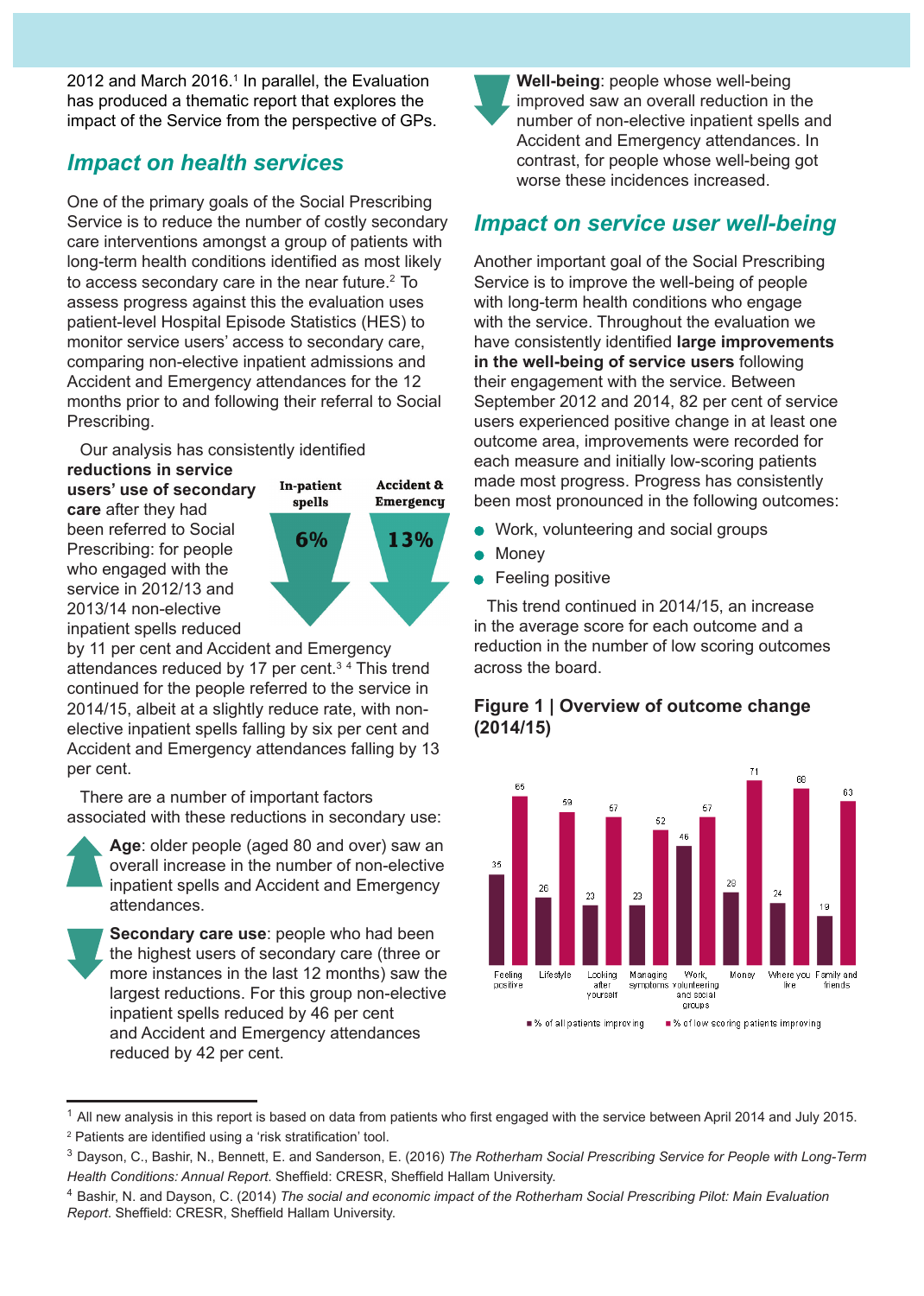### **CASE STUDY: GORDON**

#### **Background**

Gordon has severe mobility problems and was referred to the Social Prescribing Service as he and his wife are dependent on carers supporting him with tasks like getting in and out of the bath. Gordon had limited social contact outside of the home which created strain between him and his wife. Gordon has a keen interest in practical activities but felt cut off from the wider community and unable to pursue these.

#### **Support**

Following his referral to Social Prescribing, Gordon was supported through an enabler to attend the 'men in sheds' activity group run by Casting Innovations. Once his funded support ended Gordon continued to be involved in the ' group as a volunteer. In addition, Social Prescribing was able to refer Gordon's wife to a complimentary therapy community group for respite from her caring role.

#### **Outcomes**

Gordon continues to regularly attend the 'men in sheds' group as a volunteer, where his role includes welcoming new people to the group, supporting them to engage, supporting the team to deliver sessions and often staying on after the sessions to help tidy away. He has found a real purpose in volunteering at the group and his wife is happy that Gordon can go out and socialise each week, providing her with much-needed regular respite.

These improvements in well-being demonstrate the social value of the Social Prescribing Service. This can be assigned a monetary value using the techniques associated with social return on investment (SROI). It is estimated that between 2012-2015, the social value of the well-being benefits experienced by Social Prescribing Service users in the first year following their engagement with the service amounted around £2 million: a return on investment of £1.11 for each pound  $(E1)$ invested in the service rather than the costs avoided by the NHS.

### *Impact on the local voluntary and community sector*

A recurring theme throughout the evaluation has been the wider benefits of the Social Prescribing Service for the voluntary and community sector across Rotherham. These benefits include:

**Investment**: since 2012 the CCG has invested £2.2 million in the service, £1.2 million of which has been for grants to provide frontline services. This is at a time when funding for the local voluntary and community sector from other public sector bodies had reduced significantly and has enabled significant leveraging of funding from other sources, including the Big Lottery Fund.

- **Developing and promoting social action and volunteering**: a number of Social Prescribing Service users have used it as a springboard for sustained involvement in community activity. This includes people who have gone on to start their own voluntary groups and become volunteers for the services that supported them. VAR plays a crucial role here, providing advice and guidance about setting-up new groups, support to access funding, and promoting volunteering opportunities.
- **Raising the profile of the sector**: the success of the Social Prescribing Service has demonstrated how local voluntary and community organisations - including very small community and neighbourhood groups - can contribute to local strategic health and social care priorities.
- $\bullet$ **A new model of commissioning**: the Social Prescribing Service has developed and embedded an innovative 'micro-commissioning' model through which VAR makes grants of various sizes to local voluntary and community organisations to fund additional frontline services into which the Service refers. This funding has built the capacity of these organisations to support the Social Prescribing Service and fostered an approach where communities are better able to support self-care.
- **Good practice in Asset and Place Based approaches**: The Rotherham Social Prescribing 'model' is an example of good practice in involving people, communities and voluntary organisations in the design and delivery of health and social care services.

# *Costs avoided by the NHS*

The evaluation has consistently demonstrated that Social Prescribing Service users use fewer NHS urgent care resources in the 12 months following their engagement with the Service when compared to the previous 12 months. Across the first four years of the service this reduction equates to **estimated NHS costs avoided of £647,000: an initial return on investment of 35 pence for each pound (£1) invested**. If these reductions were sustained for three years following engagement with Social Prescribing the cost of delivering the Service would be recouped.